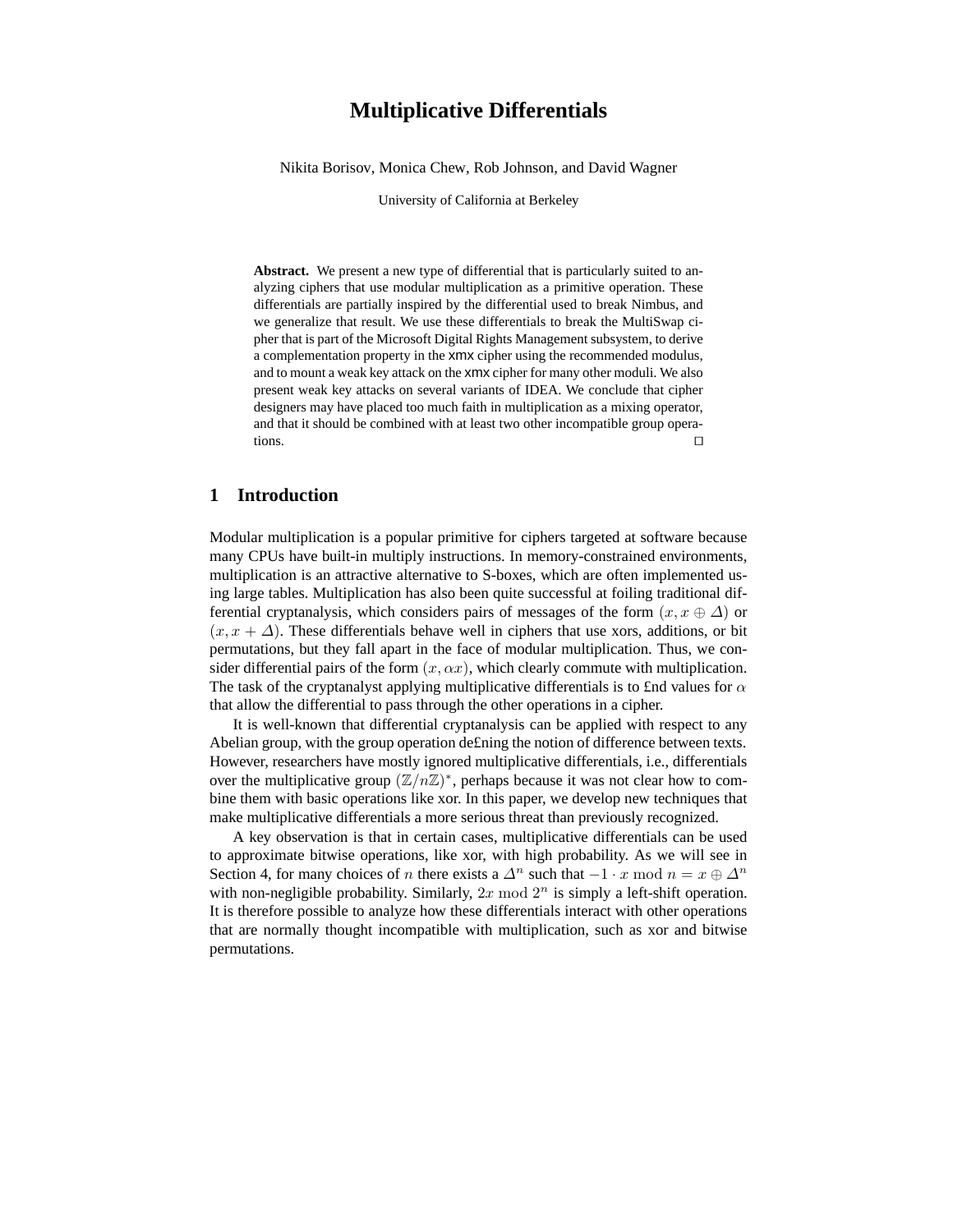| Cipher                         | Complexity  |                       | Comments                             |
|--------------------------------|-------------|-----------------------|--------------------------------------|
|                                | [Data]      | [Time] [Keys]         |                                      |
| <b>Nimbus</b>                  | $2^8$ CP    | $2^{10}$<br>all       | see [4] (previously known)           |
| <b>xmx</b> (standard version)  | 2CP         | all<br>$\mathcal{D}$  | mult. complementation property (new) |
| <b>xmx</b> (challenge version) | $2^{33}$ CP | $2^{-8}$<br>$2^{33}$  | multiplicative differentials (new)   |
| MultiSwap                      | $2^{13}$ CP | $2^{25}$<br>all       | multiplicative differentials (new)   |
| MultiSwap                      | $2^{22}$ KP | $2^{27}$<br>all       | multiplicative differentials (new)   |
| <b>IDEA-X</b>                  | $2^{38}$ CP | $2^{-16}$<br>$2^{36}$ | multiplicative differentials (new)   |

**Table 1.** A summary of some cryptanalytic results using multiplicative differentials. The attacks on xmx are distinguishing attacks with advantages close to one; the remaining attacks are keyrecovery attacks. All attacks are on the full ciphers; we do not need to consider reduced-round variants. "CP" denotes chosen plaintexts, and "KP" denotes known plaintexts.

After reviewing previous work in Section 2, we give two examples using the ciphers xmx [11] and Nimbus [8] to convey the ¤avor of these attacks in Section 3. In Section 4, we generalize these ideas and catalogue several common cipher primitives that preserve multiplicative differentials. We then focus on speci£c ciphers. Section 5 presents many moduli, including the xmx challenge modulus, that admit large numbers of weak keys in xmx. In Section 6, we examine the MultiSwap cipher [12], which is used in Microsoft's Digital Rights Management system, and show that it is extremely vulnerable to multiplicative differential cryptanalysis. In Section 7, we study several IDEA [7] variants obtained by replacing additions with xors and show that these variants are vulnerable to weak key attacks using multiplicative differentials. As an example, we show that IDEA-X, a version of IDEA derived by replacing all the additions with xors, is insecure. This suggests that multiplicative differentials may yield new attacks on IDEA. Table 1 summarizes the attacks developed in this paper.

### **2 Related Work**

In this paper, we analyze the xmx cipher, originally proposed by M'Raihi, Naccache, Stern and Vaudenay [11]. We also look at Nimbus, which was proposed by Machado [8] and broken by Furman [4]. IDEA was £rst proposed by Lai, Massey and Murphy [7]. Meier observed that part of the IDEA cipher often reduces to an af£ne transformation, and used this to break 2 rounds using differential cryptanalysis [10]. Daemen, Govaerts, and Vandewalle observed that  $-x \mod 2^{16} + 1 = x \oplus 11 \cdots 101$  whenever  $x_1$ , the second least signicant bit of x, is 1[2]. They showed that if certain IDEA subkeys are  $\pm 1$ , the algorithm can be broken with differential cryptanalysis. We use the same observation to £nd weak keys for a variant of IDEA in Section 7. The class of weak keys we £nd is much larger  $(2^{112}$  keys versus  $2^{51}$  keys), but they are otherwise unrelated. The newest cipher we look at, MultiSwap, was designed by Microsoft and subsequently reverse-engineered and published on the Internet under the pseudonym Beale Screamer [12].

Differential cryptanalysis was invented by Biham and Shamir [1]. In the present paper, we apply the ideas of differential cryptanalysis using a non-standard group op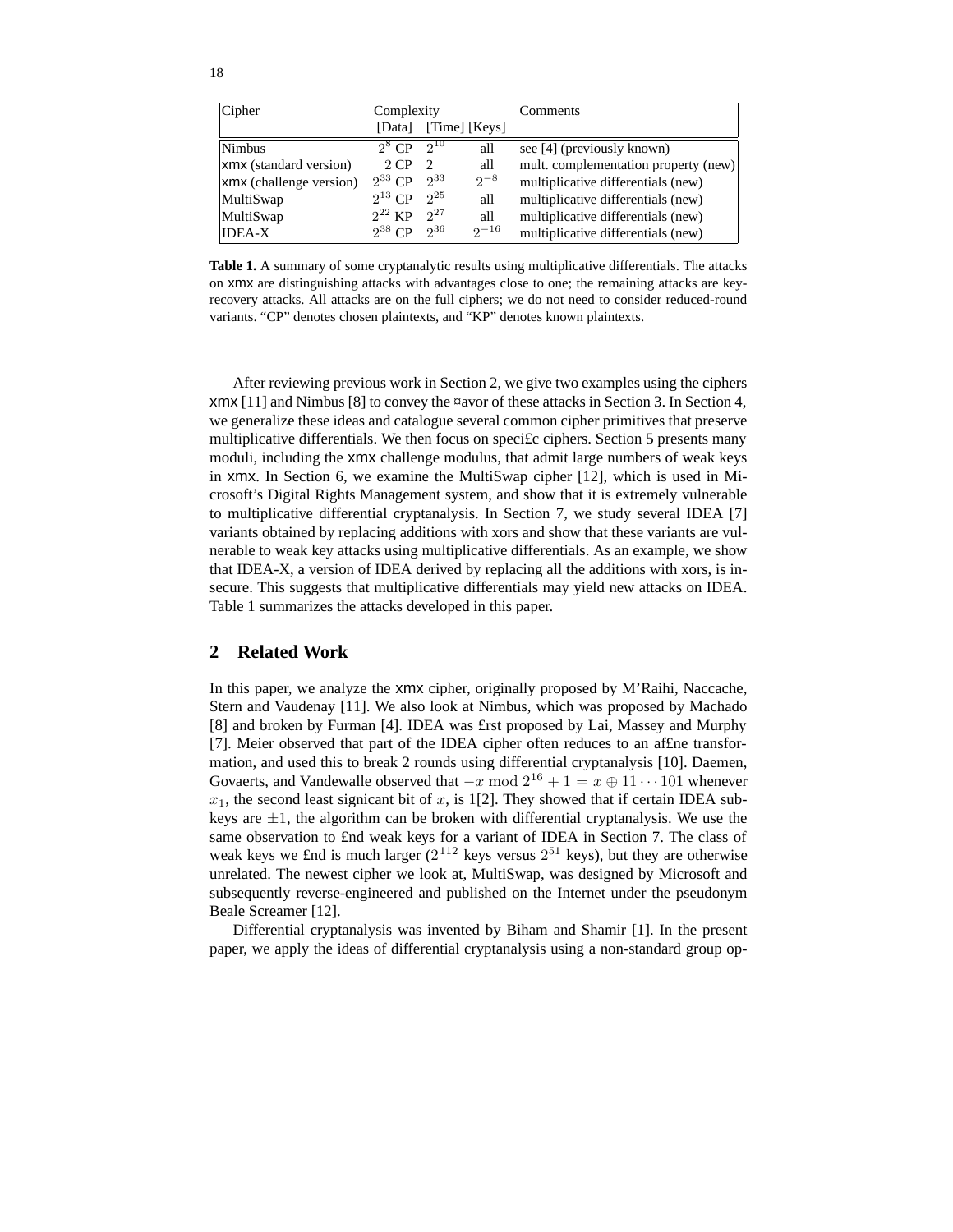eration: multiplication modulo n. Daemen, van Linden, Govaerts, and Vandewalle have performed a very thorough analysis of multiplication mod  $2^{\ell} - 1$ , how it relates to elementary bit-operations, and its potential for foiling differential cryptanalysis [3].

In Section 6 we use the multiplicative homomorphism  $(\mathbb{Z}/2^{32}\mathbb{Z})^* \to (\mathbb{Z}/2^{16}\mathbb{Z})^*$ to recover MultiSwap keys ef£ciently. This technique is the multiplicative equivalent of Matsui's linear cryptanalysis [9]. In a similar vein, Harpes, Kramer and Massey applied the quadratic residue multiplicative homomorphism QR:  $(\mathbb{Z}/n\mathbb{Z})^* \to \mathbb{Z}/2\mathbb{Z}$ , for  $n = 2^{16} + 1$ , to attack IDEA [5]. Kelsey, Schneier and Wagner used the reduction map  $\mathbb{Z}/n\mathbb{Z} \to \mathbb{Z}/m\mathbb{Z}$  (a ring homomorphism), for  $n = 2^{\ell} - 1$  and m dividing n, in cryptanalysis[6].

# **3 Two Examples**

To illustrate some of the ideas behind our attacks, we give two examples of using multiplicative differentials to cryptanalyze simple ciphers. Throughout the paper,  $x_i$  will represent the *i*th bit of x, and  $x_0$  will denote the least significant bit of  $x$ .<sup>1</sup>

*Cryptanalysis of* xmx*.* As a £rst example, we demonstrate a complementation property for the "standard" version of the xmx cipher [11], which operates on  $\ell$ -bit blocks using two basic operations: multiplication modulo  $n$  and xor. The *i*th round of the cipher is

$$
f(x, k_{2i-1}, k_{2i}) = (x \circ k_{2i-1}) \times k_{2i} \text{ mod } n,
$$

where the binary operator "o" is de£ned by

$$
x \circ k_{2i-1} = \begin{cases} x \oplus k_{2i-1} & \text{if } x \oplus k_{2i-1} < n \\ x & \text{otherwise.} \end{cases}
$$

The cipher has an output termination phase that may be viewed as an extra half-round, so the entire algorithm is

$$
\mathsf{xmx}(x) = (f(f(\cdots f(x, k_1, k_2) \cdots), k_{2r-3}, k_{2r-2}), k_{2r-1}, k_{2r}) \circ k_{2r+1}.
$$

where  $r$  counts the number of rounds.

In the paper introducing xmx [11], the designers recommend selecting  $n = 2^{\ell} - 1$ .<sup>2</sup> The curious thing about this choice of  $n$  is that for all  $x$ ,

$$
x \oplus n = -x \bmod n.
$$

This is a consequence of the following simple observation: if  $0 \le x, y < 2^{\ell} - 1$ , then  $x+y=2^{\ell}-1$  if and only if  $x\oplus y=2^{\ell}-1$ . As a result, this differential will be preserved with probability 1 through the entire cipher, giving a complementation property

$$
\mathsf{xmx}(-x \bmod n) = -\mathsf{xmx}(x) \bmod n.
$$

<sup>&</sup>lt;sup>1</sup> However, for convenience, we will use  $k_i$  to denote a cipher's *i*th subkey, not the *i*th bit of *k*.

 $2$  Actually, at one point the authors suggest that n be secret, but later state, "Standard implementations should use ...  $\ell = 512$ ,  $n = 2^{512} - 1$ ." For this reason, we call this the "standard" version of xmx, as opposed to the "challenge" version discussed later in this paper.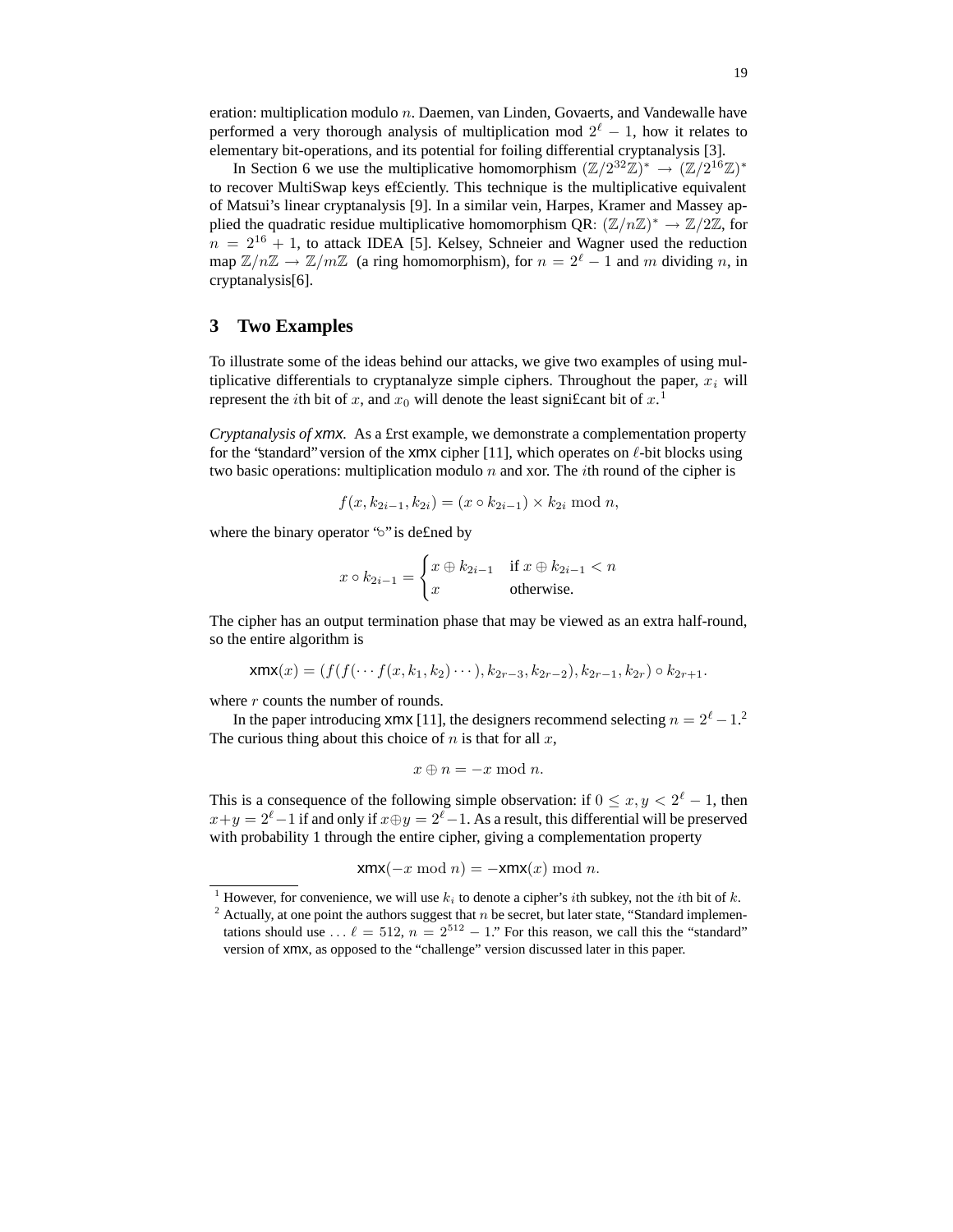After describing the basic cipher, the xmx designers suggest several possible extensions, including rotations and other bit permutations. None of these enhancements would destroy this complementation property.

We analyze other versions of xmx later; see Section 5.

*Cryptanalysis of Nimbus.* As a second example, we explain how the framework of multiplicative differentials can be used to better understand a previously known attack on Nimbus. Nimbus accepts 64-bit blocks, and its ith round is

$$
f(x) = k_{2i+1} \times rev(x \oplus k_{2i}) \bmod 2^{64},
$$

where  $rev()$  reverses the bits in a 64-bit word. The subkeys  $k_{2i+1}$  must be odd for the cipher to be invertible.

At FSE2001, Furman used the xor differential  $011 \cdots 10 \rightarrow 011 \cdots 10$ , which passes through one round of Nimbus whenever  $t = rev(x \oplus k_{2i})$  is odd, to launch a devastating attack on this cipher [4].

Furman's xor differential may appear mysterious at £rst, but can be readily explained using the language of multiplicative differentials. Whenever  $t$  is odd,

$$
t\oplus 11\cdots 10=-t\bmod 2^{\ell}.
$$

(This is a standard fact from two's complement arithmetic, and follows from the earlier observation that  $(t \oplus 11 \cdots 11) + t = 2^{\ell} - 1$ . So Furman's differential pairs  $(x, x \oplus$ 011 · · · 10) are in fact pairs  $(x, x^*)$  where  $x^* = -x \mod 2^{63}$  but  $x^* \neq -x \mod 2^{64}$ , a property that obviously survives multiplication by  $k_{2i+1}$  whenever  $k_{2i+1}$  is odd. In other words, Furman's xor differential is equivalent to the multiplicative differential

 $-1 \longrightarrow -1$  (with probability 1/2),

taken mod  $2^{63}$ , with explicit analysis of the high bit to ease propagation through the *rev*() operation.

*Discussion.* The complementation property of standard xmx has not been previously described, despite xmx's relative maturity. The attack on Nimbus was previously described using xor differentials, but is neatly summarized in our new framework for multiplicative differentials. We believe these two examples motivate further study of multiplicative differentials, and the remainder of this paper is dedicated to this task.

#### **4 New Differentials**

Most of the conclusions in this section are summarized in Table 2.

The xmx example in Section 3 used the multiplicative difference  $\alpha = -1$ , because  $-x \mod 2^{\ell} - 1 = x \oplus 11 \cdots 1$ . Thus the multiplicative differential pair  $(x, -x)$  is equivalent to the xor differential pair  $(x, x \oplus 11 \cdots 1)$ . In the Nimbus example, the modulus is of the form  $2^{\ell}$  instead of  $2^{\ell}-1$ , so the identity between the multiplicative and xor differentials does not hold. However, there is an approximate identity  $-x \bmod 2^\ell = 0$  $x \oplus 11 \cdots 10$ , which holds whenever x is odd, or equivalently, when  $x_0 = 1$ .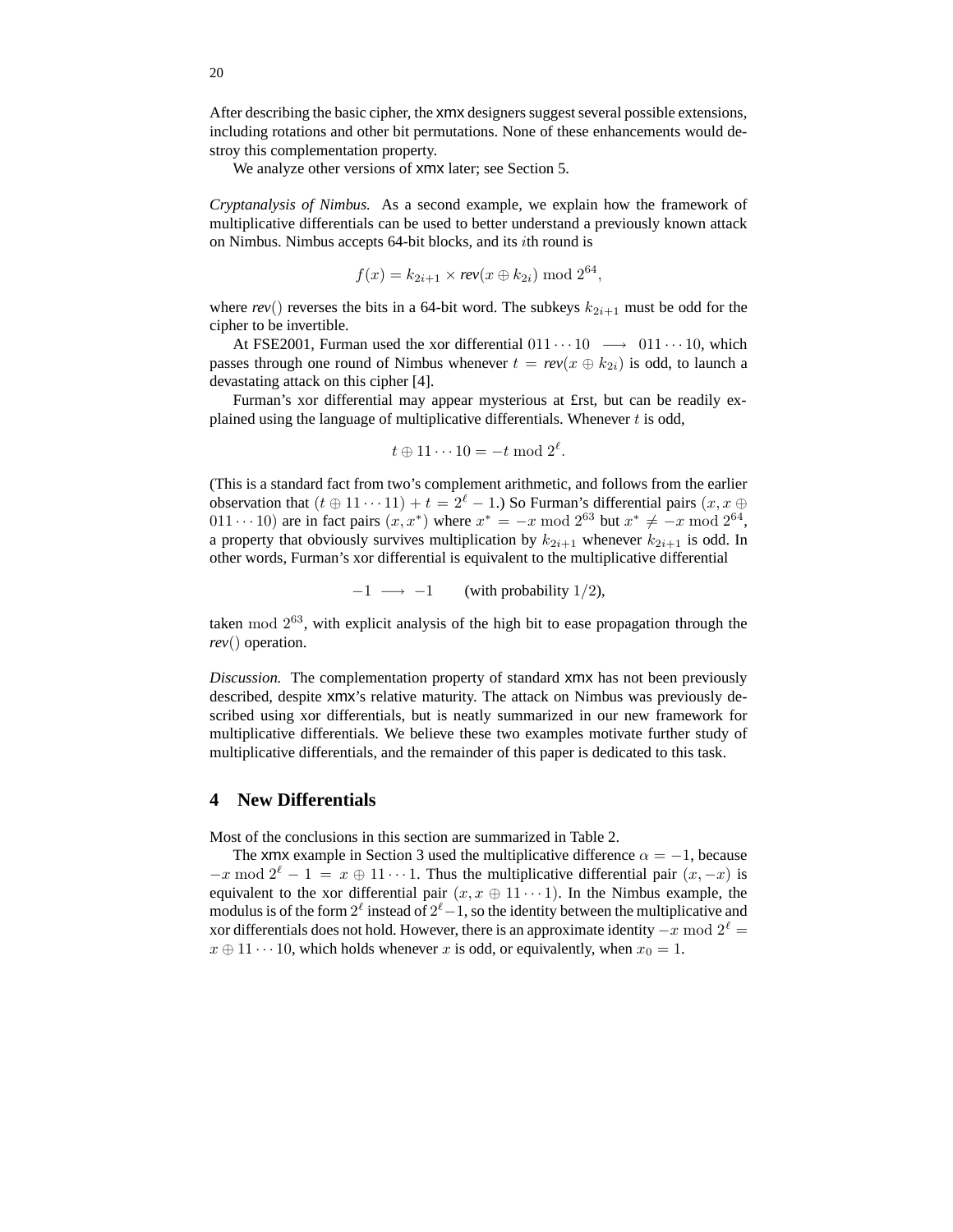| Operation           |                  | Modulus multiply by $\alpha$ xor rotate bit perm $\sigma$ |                        |                              |
|---------------------|------------------|-----------------------------------------------------------|------------------------|------------------------------|
| multiply by $-1$    | $2^{\ell}-1$     |                                                           |                        |                              |
| multiply by $-1$    | $2^{\ell}$       |                                                           |                        | $z(\sigma)$                  |
| multiply by $-1$    | $\boldsymbol{n}$ |                                                           | $2^{-\overline{c}(n)}$ |                              |
| multiply by 2       | $2^{\ell}-1$     |                                                           |                        |                              |
| multiply by 2       | $2^{\ell}$       |                                                           |                        | $2-\omega(\sigma)-z(\sigma)$ |
| reduction mod $2^k$ | $2^{\ell}$       |                                                           |                        |                              |

**Table 2.** A partial list of the operations we consider. Each entry in the table specifies the probability that the two operations commute. See Proposition 1 for an explanation of  $c(n)$ . See Proposition 3 for the definitions of  $z(\sigma)$  and  $\omega(\sigma)$ . An entry of "0" indicates the probability is negligible, and a "–" means we do not investigate this combination.

|                         |                                                                      |  |  |                   | $0 \t0 \t0 \t0 1$ |  | 110 |      |  |
|-------------------------|----------------------------------------------------------------------|--|--|-------------------|-------------------|--|-----|------|--|
| $\boldsymbol{x}$        | $ x_{14} x_{13} x_{12} 0 x_{10} x_9 x_8 x_7 1  x_5 x_4 0 x_2 1  x_0$ |  |  |                   |                   |  |     |      |  |
|                         |                                                                      |  |  |                   | 1 1 1 0 1         |  |     | 0101 |  |
| $x + x \oplus \Delta^n$ |                                                                      |  |  | $0\quad 0\quad 0$ |                   |  |     | 110  |  |

**Fig. 1.** The modulus  $n = 30777$ , the bit-constraints on values of x for which  $x + (x \oplus \Delta^n) = n$ , and  $\Delta^n$ . See Proposition 1 for a precise de£nition of  $\Delta^n$ .

To generalize the multiplicative/xor correspondence exploited in these two examples, £rst observe that every  $\ell$ -bit modulus, n, can be divided into strings of the form 11  $\cdots$  1 and strings of the form 100  $\cdots$  0. As an example, the 15-bit modulus  $n = 30777$ is divided into such substrings in Figure 1.

For each segment of the modulus of the form  $11 \cdots 1$ , we use the xor differential  $11 \cdots 1$ . For the segments of the modulus of the form  $100 \cdots 0$ , we use the xor differential 011  $\cdots$  10. Suppose  $n_k \cdots n_j$  is one of the segments of n of the form 100  $\cdots$  0. Then we also require that  $x_j = 1$  and  $x_k = 0$ . The constraint that  $x_j = 1$  serves the same purpose as the constraint that  $x$  be odd in the Nimbus differential: it ensures that when x and  $x \oplus \Delta^n$  are added together, a chain of carries is started at bit j. The requirement that  $x_k = 0$  assures that no carry bits propagate past bit k when x and  $x \oplus \Delta^n$  are added together. In the example, bit i of x is constrained if and only if bit i of  $\Delta^n$  is 0. This is always true because of the symmetry between  $x$  and  $-x$ .

The above scheme works by controlling the carry bits when x and  $x \oplus \Delta^n$  are added together. It ensures that, for each substring of the modulus of the form  $10 \cdots 0$ , a carry chain is started at the low bit and terminated at the high bit. Starting and stopping carry chains necessitates imposing constraints on x, and if two substrings of the form  $10 \cdots 0$ are adjacent, it is more ef£cient to simply ensure that the carry chain from the £rst substring propagates to the second. Analogously, if the modulus contains a substring of the form  $11 \cdots 1011 \cdots 1$ , then the above method will start a carry chain, only to terminate it at the next bit. A more ef£cient approach would ensure that no carry ever started. Algorithm 1, which computes an optimal value of  $\Delta^n$  for a given n, incorporates these improvements. The algorithm also outputs  $\omega^n$  and  $\nu^n$ , which represent the bits of x constrained to 0 and 1, respectively.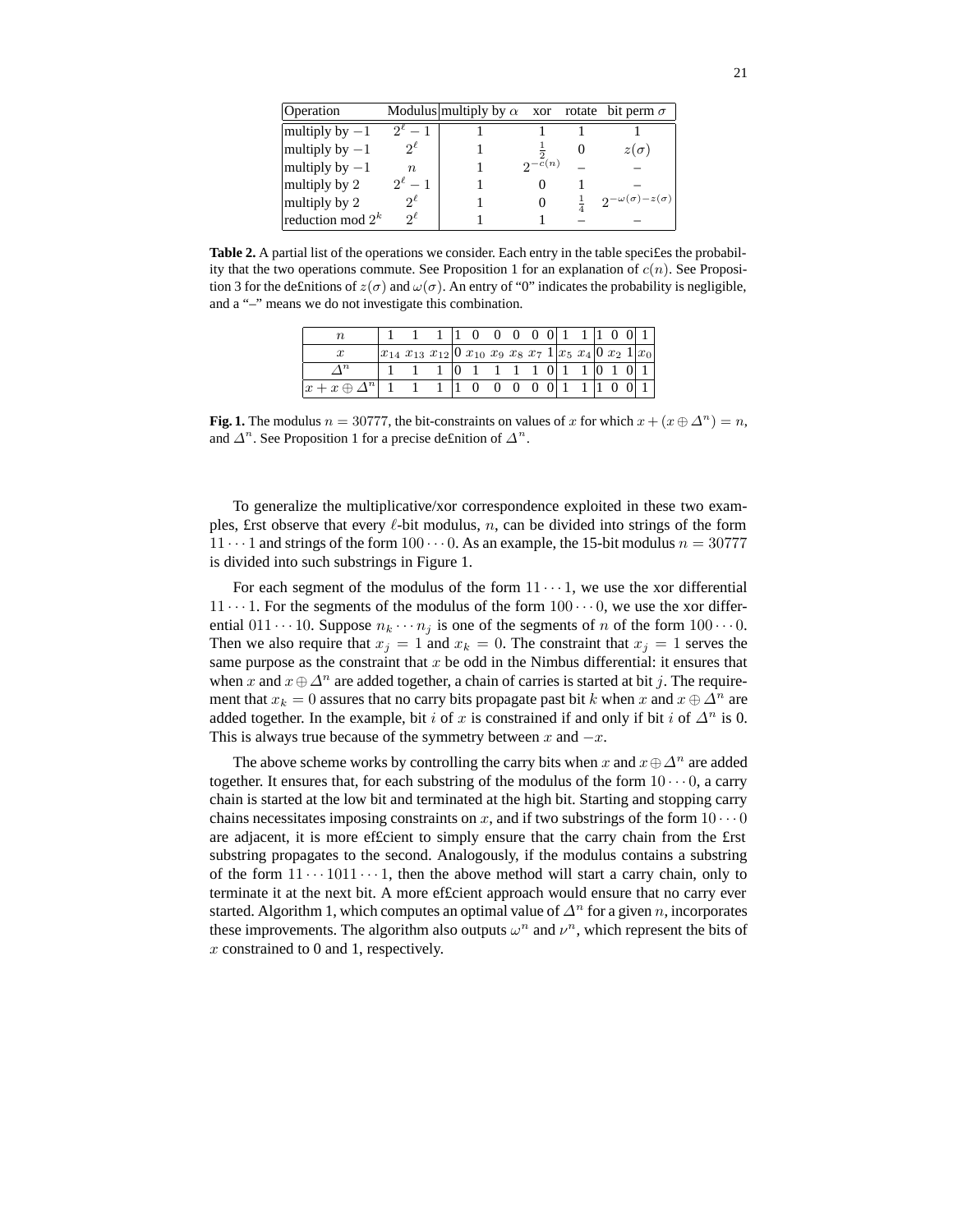**Algorithm 1** *Compute the optimal*  $\Delta = \neg(\omega \lor \nu)$ *.* 

best-differential $(n)$  $c \leftarrow 0$ ,  $\omega, \nu \leftarrow 00 \cdots 0$ for  $i = 0, \ldots, \text{length}(n) - 2$ switch  $(n_{i+1}, n_i, c)$ case  $(0, 0, 0)$  // Begin a carry chain by requiring  $x_i = 1$ .  $\nu_i \leftarrow 1, \quad c \leftarrow 1$ case  $(0, 1, 1)$  // Force carry propagation by requiring  $x_i = 1$ .  $\nu_i \leftarrow 1$ case  $(1, 0, 0)$  // Force no carry by requiring  $x_i = 0$ .  $\omega_i \leftarrow 1$ case  $(1, 1, 1)$  // End carry chain by requiring  $x_i = 0$ .  $\omega_i \leftarrow 1$ ,  $c \leftarrow 0$ default // No change to carry bit. No constraint on  $x$ . if  $c = 1$  then  $\omega_{\ell-1} \leftarrow 1$  $\Delta = \neg(\omega \vee \nu)$ output  $(\Delta, \omega, \nu)$ 

To determine the probability that a randomly selected  $x \in \mathbb{Z}/n\mathbb{Z}$  satisfies the bitconstraints described above, let  $c(n)$  be the number of 0 bits in  $\Delta^n$  (i.e., the number of bits of x that are constrained). Then x will satisfy these constraints with probability at least  $2^{-c(n)}$ . To see why this is only a lower bound, consider the modulus  $n = 1001$ (base 2). The constraints derived from this modulus are  $x_3 = 0$  and  $x_1 = 1$ . However, only one value of  $x \in \mathbb{Z}/n\mathbb{Z}$  fails to satisfy  $x_3 = 0$ , so this constraint is nearly vacuous. The following proposition formalizes this discussion:

**Proposition 1.** Let *n* be an  $\ell$ -bit modulus. Let the  $\ell$ -bit words  $\omega^n$ ,  $\nu^n$  be the result of *Algorithm 1, and let*  $\Delta^n = \neg(\omega^n \vee \nu^n)$ *. Take any*  $x \in \mathbb{Z}/n\mathbb{Z}$ *. Define:* 

$$
C_n(x) = \begin{cases} -1 & \text{if } x \wedge \omega^n = 0 \text{ and } \neg x \wedge \nu^n = 0\\ 1 & \text{otherwise.} \end{cases}
$$

*Then*  $C_n(x) = -1$  *if and only if*  $-x \mod n = x \oplus \Delta^n$ . By symmetry,  $C_n(-x) =$  $C_n(x)$ *. Further, define*  $c(n)$  *to be the number of* 0 *bits in*  $\Delta^n$ *. Then, for a uniformly* distributed  $x \in \mathbb{Z}/n\mathbb{Z}$ ,  $C_n(x) = -1$  with probability at least  $2^{-c(n)}$ . Finally, for any  $\Delta'$ , Pr[ $x \oplus (-x \mod n) = \Delta'$ ]  $\leq$  Pr[ $x \oplus (-x \mod n) = \Delta^n$ ].

The Nimbus attack uses the slight tweak of considering pairs  $(x, x^*)$  such that  $x^* = -x \mod 2^{\ell-1}$  but not mod  $2^{\ell}$ . Generalizing this gives a truncated multiplicative differential.

#### **Proposition 2.** *Suppose*

$$
x^* = x \oplus (a_{\ell-1}a_{\ell-2}\cdots a_m11\cdots 10),
$$

*where each* a<sup>i</sup> *stands for any single bit, and suppose moreover that* x *is odd. If* k *is odd, then*

$$
k \times x^* = (k \times x) \oplus b_{\ell-1}b_{\ell-2}\cdots b_m 11 \cdots 10,
$$

22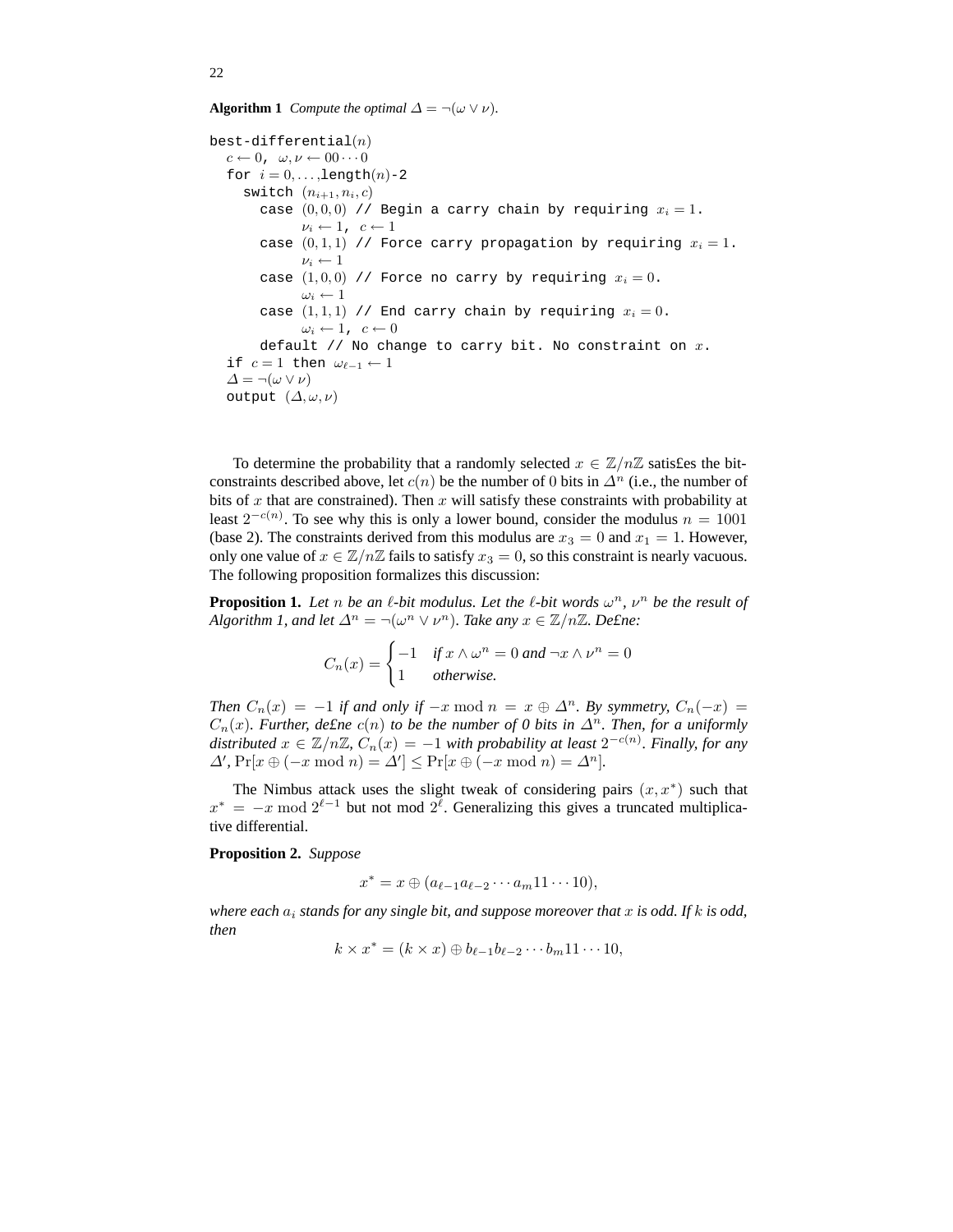where the multiplication is modulo  $2^{\ell}$ . Additionally,  $a_m = b_m$ .

Until now, we have only discussed multiplicative differential pairs  $(x, -x)$ , but the cryptanalysis of MultiSwap uses pairs of the form  $(x, 2x \mod 2^{32})$ . One of the basic operations in MultiSwap is to swap the two 16-bit halves of a 32-bit word. The multiplicative relation  $(x, 2x)$  is preserved through this operation whenever  $x_{15} = x_{31} = 0$ .

An arbitrary bit permutation  $\sigma$  can cause two types of problems for the multiplicative differential 2. First, it can disturb the consecutive ordering of the bits. Because multiplication by 2 is just a left-shift, it's not surprising that the bit ordering comes into play. Second,  $\sigma$  may place some bit i in position 0. If  $\sigma$  is to commute with multiplication by 2, then the value of bit  $i$  must be 0. These notions are summarized in the following proposition:

**Proposition 3.** *Let*  $\sigma$  *be a permutation of the set*  $\{0, \ldots, \ell-1\}$ *, and let*  $\hat{\sigma}$  *be the induced function on*  $\ell$ -*bit words given by*  $\hat{\sigma}(x) = x_{\sigma(\ell-1)}x_{\sigma(\ell-2)} \cdots x_{\sigma(0)}$ *. Then* 

$$
\Pr\left[\hat{\sigma}(2x) = 2\hat{\sigma}(x)\right] = 2^{-\omega(\sigma) - z(\sigma)}
$$

*where*

$$
\omega(\sigma) = \#\{j \in 0, \dots, \ell-2 | \sigma(j+1) \neq \sigma(j)+1\}
$$

*and*

$$
z(\sigma) = \begin{cases} 0 & \text{if } \sigma(0) = 0\\ 1 & \text{otherwise.} \end{cases}
$$

Intuitively,  $\omega(\sigma)$  counts the number of times that  $\sigma$  disturbs the consecutive ordering of the bits, and  $z(\sigma)$  tests whether  $\sigma$  places bit  $i \neq 0$  in position 0. So, for example, the  $(x, 2x)$  differential survives rotations with probability  $\frac{1}{4}$  independent of the amount of rotation. Also, dividing a word into  $k$  chunks, such as dividing a 32-bit word into 4 bytes, and permuting the chunks leaves the differential undisturbed with probability  $2^{-k}$ .

Multiplicative differentials are compatible with many other operations. Reversing the bits in a word transforms the pair  $(x, 2x \mod 2^{\ell})$  into  $(x, x/2 \mod 2^{\ell})$  with probability 1. Multiplicative differentials may even survive addition in some cases, since  $\alpha \times a + \alpha \times b = \alpha \times (a + b)$ . Finally one may consider differentials in which part of the differential is de£ned using multiplication, and part is de£ned using some other operation. For example, if a cipher operates on 64-bit blocks  $(a, b, c, d)$ , where a, b, c, and d are 16-bit subblocks, we may want to consider differential pairs  $(a, b, c, d)$  and  $(a^*,b^*,c^*,d^*)$  where  $a^* = \alpha \times a$ ,  $b^* = b \oplus \Delta$ ,  $c^* = c \oplus \Delta$ , and  $d^* = \alpha \times d$ . In other words, the differences  $(\alpha,\Delta,\Delta,\alpha)$  are elements of the group  $(\Z/2^{16}\Z)^*\times(\Z/2\Z)^{16}\times$  $(\mathbb{Z}/2\mathbb{Z})^{16} \times (\mathbb{Z}/2^{16}\mathbb{Z})^*$ . When there can be no confusion as to the groups in question, we simply refer to these as "hybrid" differentials.

### **5 xmx**

We can now apply our new understanding to find differentials for a large class of moduli in the xmx cipher.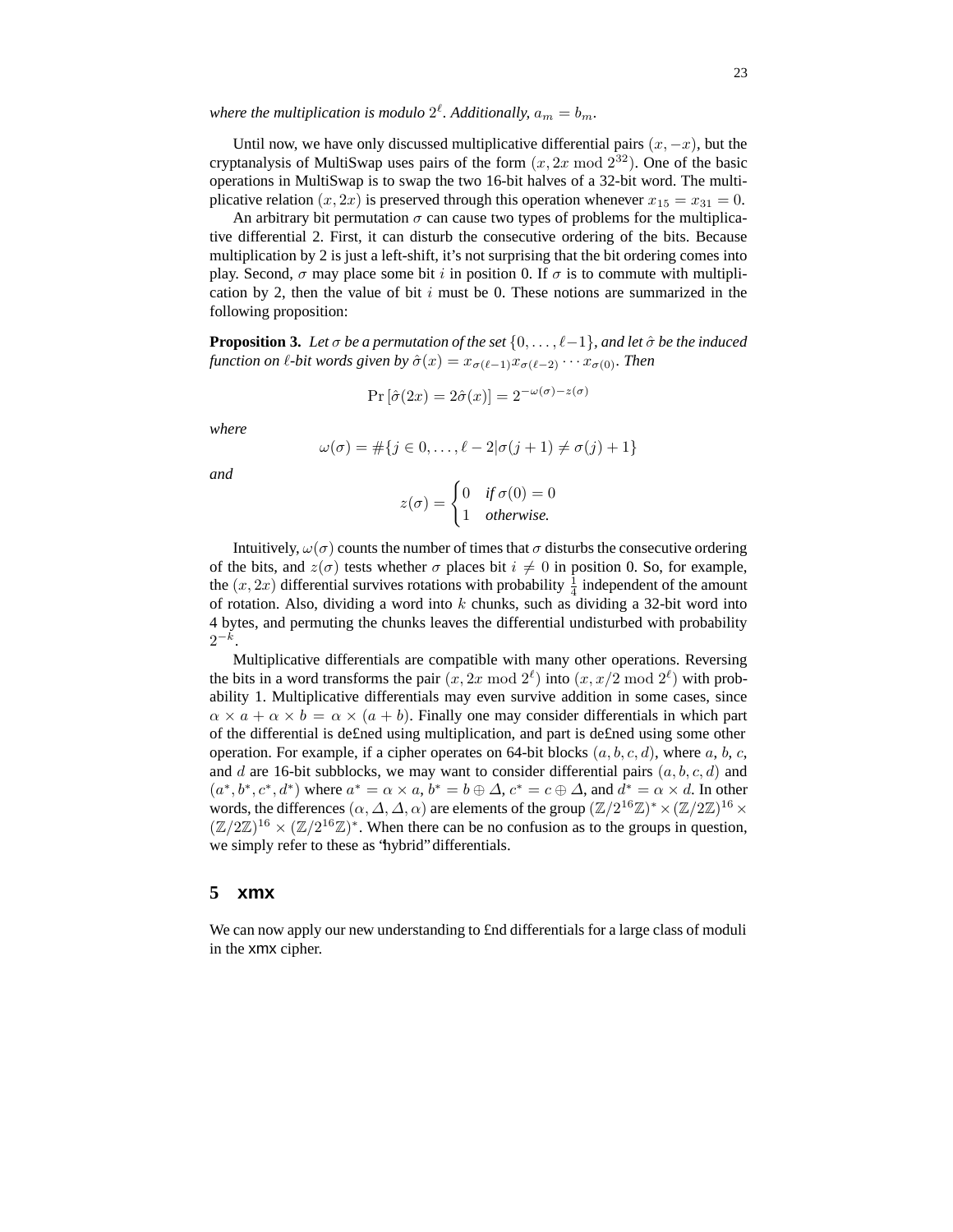We describe the analysis using the parameters given in the 'xmx challenge' [11]. This cipher has 8 rounds, 256-bit blocks, and modulus  $n = (2^{80} - 1) \cdot 2^{176} + 157$ , which is the smallest prime whose 80 most significant bits are all 1. Written in binary, this modulus is

80 168  

$$
n = 11 \cdots 1 \overbrace{00 \cdots 0}^{168} 10011101,
$$

which has  $c(n) = 4$ . From Proposition 1, whenever x is of the form

$$
x = x_{255}x_{254}\cdots x_{177}0x_{175}\cdots x_{8}1x_{6}1x_{4}x_{3}x_{2}0x_{0}
$$

(i.e. whenever  $x_{176} = 0, x_7 = 1, x_5 = 1$  and  $x_1 = 0$ ) then  $C_n(x) = -1$  and therefore  $x \oplus \Delta^n = -x \mod n$ , where

$$
\Delta^{n} = \overbrace{11\cdots 1}^{79} 0 \overbrace{11\cdots 1}^{167} 101011101.
$$

Recall that  $\Delta^n$  has a 0 bit in exactly those positions that are constrained in x. If  $k \wedge \neg \Delta^n = 0$ , then k has a 0 in each constrained bit position, and hence  $C_n(x \oplus k) =$  $C_n(x)$ .

The key schedule for the xmx challenge cipher is

$$
s, s, \ldots, s, s, s \oplus s^{-1}, s, s^{-1}, \ldots, s, s^{-1}
$$

where s is a 256-bit number. Suppose  $s \wedge \neg \Delta^n = 0$  and  $s^{-1} \wedge \neg \Delta^n = 0$ . The £rst equation is satisfed whenever bits  $1,5,7$  and  $176$  of s are 0, and hence will be satisfed with probability  $2^{-4}$ . The second equation establishes similar requirements on the bits of  $s^{-1}$ , and will be satisfed with probability  $2^{-4}$ . So about  $2^{-8}$  of the keys s satisfy these constraints simultaneously. Obviously, if  $s \wedge \neg \Delta^n = 0$  and  $s^{-1} \wedge \neg \Delta^n = 0$ , then  $(s \oplus s^{-1}) \wedge \neg \Delta^n = 0$ , as well.

Consider one round of  $xmx$  using such a weak key, and let  $a$  and  $b$  be the subkeys for the current round, so that  $a = s$  or  $s^{-1}$  or  $s \oplus s^{-1}$ , but it doesn't matter which. Suppose we apply this round of the cipher to the differential pair  $(x, x^*)$ , where  $x \oplus x^* = \Delta^n$  and  $C_n(x) = -1$ . Then by Proposition 1,  $x^* = x \oplus \Delta^n = -x \mod n$ . Since  $a \wedge \Delta^n = 0$ ,  $C_n(x \oplus a) = -1$ , so  $x^* \oplus a = x \oplus a \oplus \Delta^n = -(x \oplus a) \mod n$ .

We would like to conclude that  $-(x \circ a) = x^* \circ a \mod n$ , but must consider the two different behaviors of the operator "◦". From the de£nition,

$$
x \circ a = \begin{cases} x \oplus a & \text{if } x \oplus a < n \\ x & \text{otherwise.} \end{cases}
$$

But by assumption,  $x_{176} = a_{176} = 0$ . Thus bit 176 of  $x \oplus a$  is also 0. Furthermore, bits 255 through 176 of *n* are all 1. This implies  $x \oplus a < n$ . Bit 176 of  $\Delta^n$  is 0, so  $x^*_{176} = 0$ , and hence  $x^* \oplus a < n$  for the same reasons. From this,  $-(x \circ a) = -(x \oplus a) =$  $x \oplus a \oplus \Delta^n = x^* \oplus a = x^* \circ a.$ 

So  $x^* \circ a = -(x \circ a) \mod n$ . The next step in a round of xmx is multiplication by the second subkey, b, which will preserve this multiplicative relationship. So at the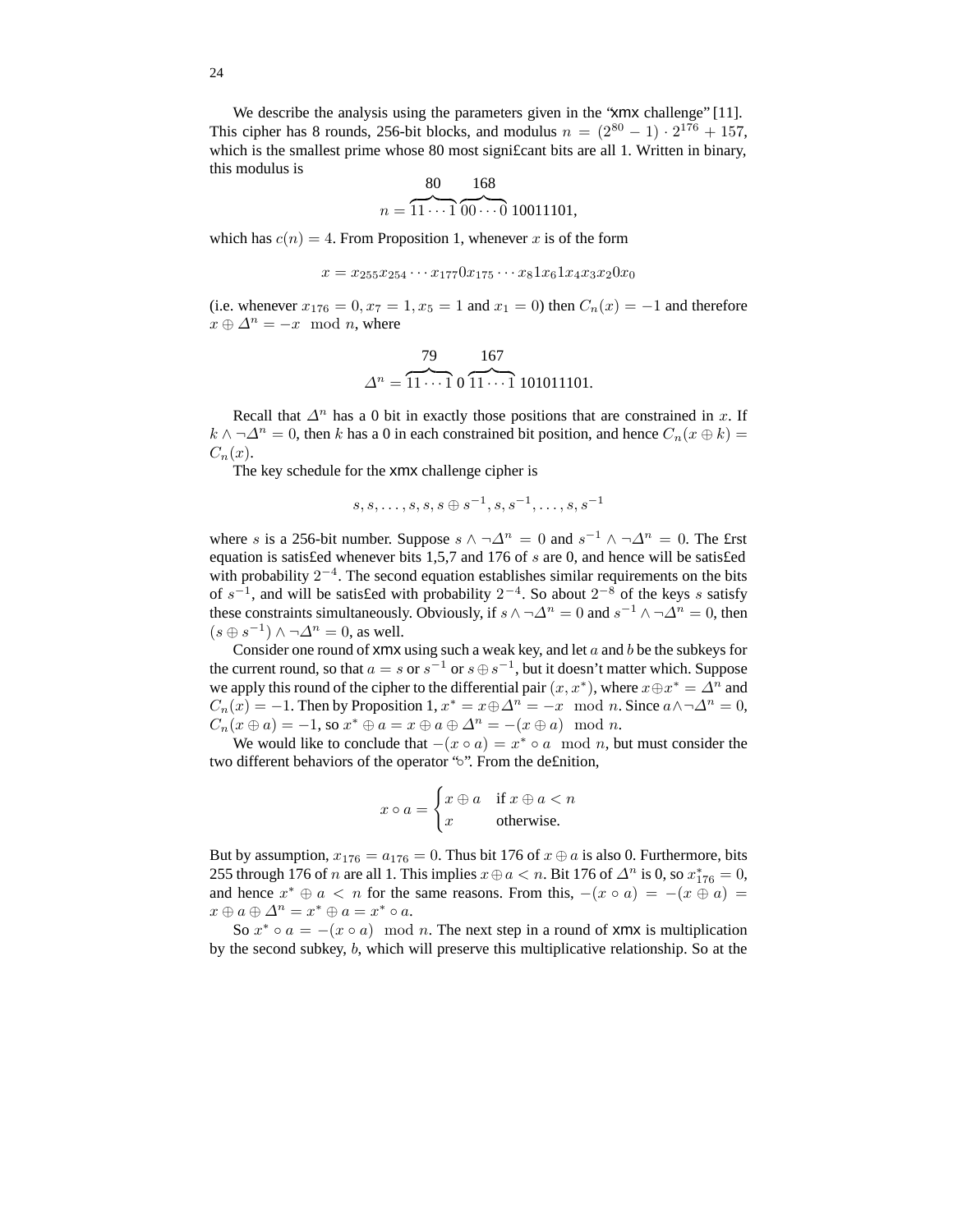end of one round of xmx, with probability 1, the outputs  $y = (x \circ a) \times b \mod n$  and  $y^* = (x^* \circ a) \times b \mod n$  will satisfy  $y^* = -y \mod n$ . However, it's not clear that  $C_n(y) = -1$ . Since multiplication by b affects each bit of the output in a complicated way, we can assume that y is randomly distributed, and therefore  $C_n(y) = -1$  with probability  $2^{-c(n)} = 2^{-4}$ , by Proposition 1. When  $C_n(y) = -1$ ,  $y^* = y \oplus \Delta^n$ . Thus an input pair  $(x, x \oplus \Delta^n)$  becomes an output pair of the form  $(y, y \oplus \Delta^n)$  after one round of encryption with probability  $\frac{1}{16}$ . This yields the following 1-round iterative xor-differential:

> $\Delta^n \longrightarrow \Delta^n$ (with probability 1/16),

or equivalently, the 1-round iterative multiplicative differential

 $-1 \longrightarrow -1$  (with probability 1/16).

The probability of the differential may be much higher for many keys, because there are many  $-1 \leftrightarrow \Delta$  correspondences that hold with high probability. For example,

$$
x \oplus (-x \bmod n) = \overbrace{11 \cdots 1}^{78} 00 \overbrace{11 \cdots 1}^{167} 101011101.
$$

whenever  $x_1 = 0$ ,  $x_5 = 1$ ,  $x_7 = 1$ ,  $x_{176} = 1$  and  $x_{177} = 0$ . Thus, if, in addition to the weak key constraints described above,  $s_{177} = s_{177}^{-1} = 0$ , then the multiplicative differential  $-1$  survives one round of the cipher with probability  $2^{-4} + 2^{-5}$ . There are many other very similar differentials, and if s satisfes even more weak key constraints, then the −1 differential will survive with even greater probability.

This differential survives 8 rounds of the cipher with probability  $2^{-32}$ . The last half round of the cipher consists of only the "◦" operator, and we've already seen that this differential passes through that operation with probability 1, so the differential survives the whole cipher with probability  $2^{-32}$ . Each right pair,  $(x, x^*)$ , yields 4 constraints on the bits of  $(x \oplus s) \times s \mod n$ , the output of the £rst round of the cipher. Although a careful analysis of multiplication mod  $n$  may reveal an efficient key recovery attack, we leave this as a distinguishing attack.

This analysis easily generalizes to other instances of xmx with different parameters. For any  $\ell$ -bit modulus n that is not a power of 2, we can compute  $\Delta^n$  and  $c(n)$  as described in the previous section. Consider a single round of xmx that uses modulus n, subkeys  $k_{2i-1}$  and  $k_{2i}$  in the ∘ and multiply steps respectively, and suppose  $k_{2i-1} \wedge$  $\neg \Delta^n = 0$ . Given an input pair  $(x, x \oplus \Delta^n)$  where  $C_n(x) = -1$ , with probability  $2^{-c(n)}$ the output of the round for the pair is of the form  $(y, y \oplus \Delta^n)$ , with  $C_n(y) = -1$ , by an analysis similar to the one above. Therefore, the differential survives  $r$  rounds of the cipher with probability  $2^{-c(n)r}$ , as long as each subkey used in the "°<sup>o</sup>" operation satis£es  $k_{2i-1}$  ∧ ¬ $\Delta^n = 0$ . If independent subkeys are used,  $2^{-c(n)r}$  of all keys satisfy this weak key condition. If the xmx key schedule is used,  $2^{-2c(n)}$  of all keys are weak, since only s and  $s^{-1}$  must satisfy the condition.

Whenever the modulus n used in  $xmx$  has a highly regular bit pattern—in particular, long sequences of 1's and  $0's\text{---}c(n)$  will be small and therefore such a weak key analysis may be of signi£cantly lower complexity than an exhaustive search.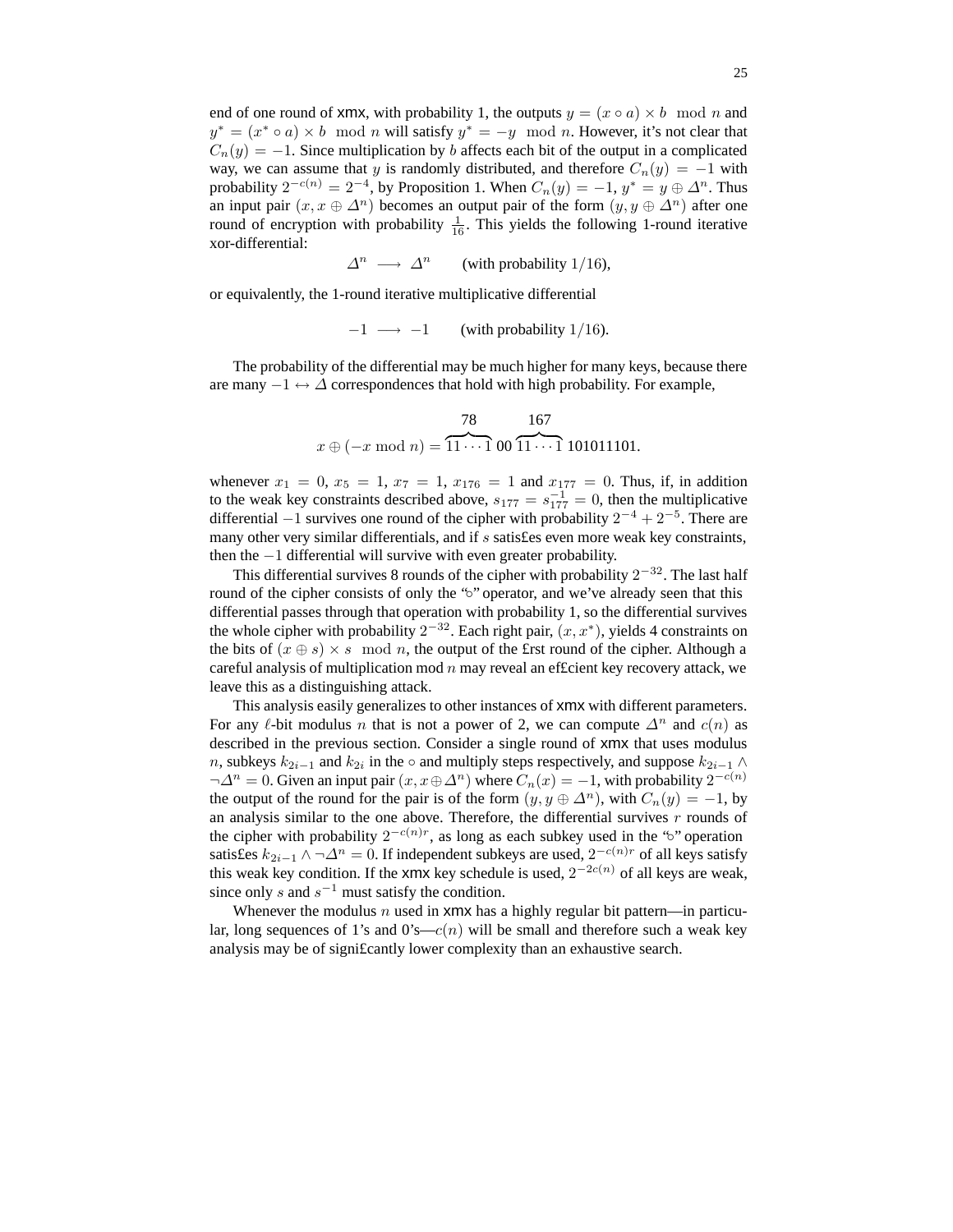

**Fig. 2.** The MultiSwap cipher. Processing begins with  $s_0 = s_1 = 0$  on plaintext  $x_0, x_1$  and proceeds from left to right. The output of the £rst half,  $s'_0$  and  $s'_1$ , is fed into the second half to produce ciphertext  $c_0, c_1$ . The " $\bowtie$ " operator swaps the 16-bit halves of a 32-bit word, " $\boxplus$ " represents addition modulo  $2^{32}$ , and "⊗" represents multiplication modulo  $2^{32}$ .

### **6 MultiSwap**

The MultiSwap cipher is used in Microsoft's Digital Rights Management subsystem and was £rst described in a report published on the Internet under the pseudonym Beale Screamer [12]. The cipher, shown in Figure 2, operates entirely on 32-bit words, maintains two words of internal state,  $s_0$  and  $s_1$ , and uses 12 32-bit subkeys  $k_0, \ldots, k_{11}$ . The subkeys  $k_0, \ldots, k_4, k_6, \ldots, k_{10}$  must be odd if the cipher is to be invertible. Unless the cipher is being used in some sort of feedback mode,  $s_0 = s_1 = 0$ ; we will assume this in the analysis. This analysis is also applicable when  $s_0$  and  $s_1$  are non-zero but their values are known. No key schedule is described, so we assume the subkeys are all independent. The cipher operates on 64-bit blocks  $(x_0, x_1)$  to produce ciphertext  $(c_0, c_1).$ 

We £rst present a chosen-plaintext attack, and then describe how to convert this to a known-plaintext attack. Consider the algorithm operating on input  $(0, x_1)$ . Since  $s_0 = s_1 = 0, t = s_0 + x_0 = 0$ . Since  $u = 0$  if and only if  $t = 0, u$  is also 0. Thus  $s'_0 = s'_1 = k_5$ . After the second half, regardless of the input  $x_1$  the output satisfies  $c_1 = c_0 + k_5$ . Thus one can derive  $k_5 = c_1 - c_0$  with one chosen-plaintext message of the form  $(0, x_1)$ . Given  $k_5$ , one additional message suffices to recover  $k_{11}$ . With input  $(0, -k_5)$ , it is still the case that  $s'_0 = s'_1 = k_5$ . In the second half, though, since  $x_1 =$  $-k_5$ ,  $w = s'_0 + x_1 = k_5 + (-k_5) = 0$ , which propagates through the multiplications and swaps as before. Thus the output is  $c_0 = k_{11}$  and  $c_1 = k_5 + k_{11}$ . So a 2-message adaptive chosen-plaintext attack exposes  $k_5$  and  $k_{11}$ .

Given  $k_5$ , we can control the input to the second half of the cipher. To make  $w = a$ , query the encryption oracle with the plaintext  $(0, a - k_5)$ . With  $k_{11}$ , we can partially decrypt a ciphertext to obtain the intermediate value  $v$ . Therefore, we only have to analyze the sequence of multiplications and swaps in the second half of the cipher between  $w$  and  $v$ . Similarly, we can analyze the sequence between  $t$  and  $u$  using knowledge of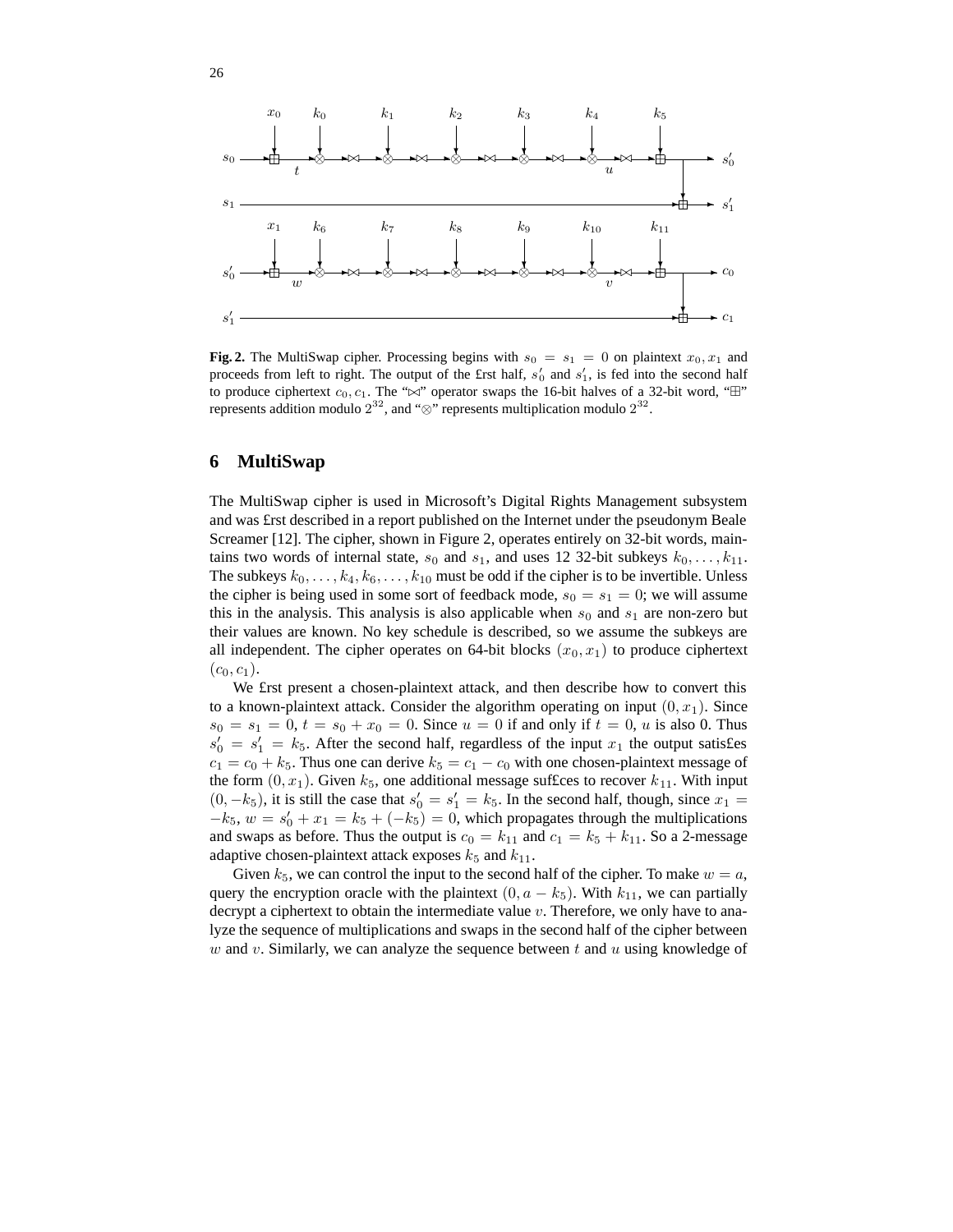

**Fig. 3.** The second half of the MultiSwap cipher.

 $k_5$  and the fact that  $s'_0 = c_1 - c_0 - s_1$ . Because this is a chosen-plaintext attack, we have reduced the problem to the system in Figure 3 for which the input,  $w$ , can be controlled and the output, v, can be observed. The goal is to recover  $k_6, \ldots, k_{10}$ .

So we focus only on this fragment of MultiSwap. If this fragment operates on inputs w and  $w^* = 2w$ , then  $k_6 \cdot w^* = k_6 \cdot (2w) = 2(k_6 \cdot w)$ . From Proposition 3,  $\bowtie (k_6 \cdot w^*) =$  $2 \cdot \bowtie (k_6 \cdot w)$  whenever bits 15 and 31 of  $k_6 \cdot w$  are 0, or  $\frac{1}{4}$  of the time. Analyzing the rest of Figure 3 in the same way shows that  $v^* = 2v$  with probability  $\frac{1}{256}$ .

If this condition holds, call  $(w, 2w)$  a right pair. Then with high probability bits 15 and 31 of  $k_6 \cdot w$  are 0. This is a two-bit condition on  $k_6 \cdot w$  that we can use to £lter the set of potential values of  $k_6$ ;  $\frac{1}{4}$  of all  $k_6$  values will pass this test. We can repeat this test for 16 right input pairs  $(w_1, 2w_1), \ldots, (w_{16}, 2w_{16})$  chosen uniformly at random, and the probability of a given  $k_6$  value surviving all 16 tests is roughly  $(\frac{1}{4})^{16} = 2^{-32}$ , so with high probability only one value of  $k_6$  survives.

If  $(w, 2w)$  is a right pair, then the multiplicative differential of  $w^* = 2w$  must survive each one of the  $\bowtie$  operations. Therefore,  $k_7 \cdot \bowtie (k_6 \cdot w)$  must have bits 15 and 31 set to 0. Thus the same right pairs can determine  $k_7$ , and then  $k_8$  and  $k_9$ . At this point we can determine  $k_{10}$  from any known-plaintext. Thus 16 right pairs are enough to recover  $k_6, \ldots, k_{10}$ , and we can obtain the pairs with about  $2^{12}$  chosen plaintexts. Repeating the analysis for  $k_0, \ldots, k_4$  breaks the whole cipher with  $2^{13}$  chosen plaintexts. This is surprisingly small considering the large key size.

The work factor of breaking the cipher is quite low. Let  $(w_1, 2w_1), \ldots, (w_{16}, 2w_{16})$ be right pairs that determine  $k_6$ . By de£nition of being right, bits 15 and 31 of  $k_6 \cdot w_i$ are 0 for all *i*. Observe that bit 15 of  $k_6 \cdot w_i$  is independent of bits 16 through 31 of  $k_6$ . Thus we can determine the value of the low 16 bits of  $k_6$  independently of the high bits. After discovering the low 16 bits, we can then do the same thing for the upper 16 bits. Since we have to test each half of a key against each right pair, the total number of tests performed is  $2 \cdot 2^{16} \cdot 16 = 2^{21}$ . Repeating for  $k_7, ..., k_9$ , and then again for  $k_0, ..., k_3$ yields a break on the whole cipher requiring  $8 \cdot 2^{21} = 2^{24}$  tests. Each test is quite cheap, involving only a multiply, bit-mask, and test for equality.

To convert this to a known-plaintext attack, observe that even without knowledge of  $k_5$  and  $k_{11}$ , we can derive the input to the second half of the cipher via  $w = c_1 - c_0 + x_1$ . Consider a pair of inputs such that the differential  $(w, 2w) \longrightarrow (v, 2v)$  holds. Suppose further that  $\bowtie(2v) = 2 \cdot \bowtie(v)$ . In this case,  $c_0 = \bowtie(v) + k_{11}$  and  $c_0^* = 2 \cdot \bowtie(v) + k_{11}$ ; hence,  $k_{11} = 2c_0 - c_0^*$ . If, on the other hand,  $\bowtie(2v) \neq 2 \cdot \bowtie(v)$ , there are three possible values for  $c_0^*$ :  $2c_0 + k_{11} - 1$ ,  $2c_0 + k_{11} + 65536$ ,  $2c_0 + k_{11} + 65535$ . Each of these possibilities suggests an equation for  $k_{11}$ ; we can try all four equations and see which makes  $v^* = 2v$  hold under partial decryption of  $c_0$ ,  $c_0^*$ . Therefore, each right pair suggests the correct value for  $k_{11}$ .

So collect  $2^{22}$  known plaintexts which by the birthday paradox will contain  $2^{12}$ pairs whose input to the second half of the cipher is of the form  $(w, 2w)$ . Each pair is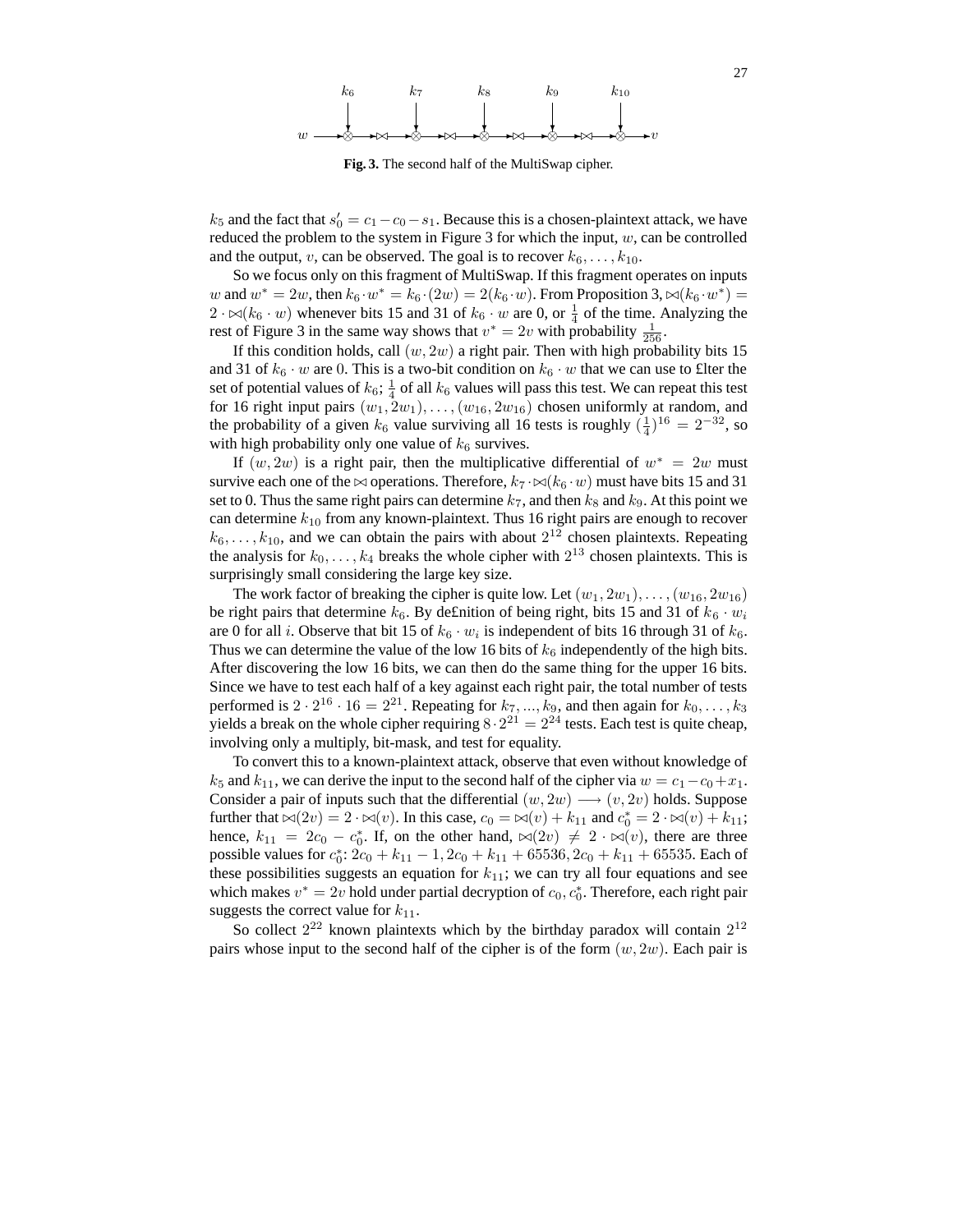a right pair with probability  $2^{-8}$ , so the correct  $k_{11}$  value will be suggested 16 times. Most wrong pairs will suggest a random value for  $k_{11}$ , but, because the sequence of multiplies and swaps maintains sufficient structure, some incorrect values of  $k_{11}$  will be suggested with a lower, but still significant probability. In practice, the correct  $k_{11}$ will be among the top few, say 8, suggested; since the rest of the analysis is fast, we can repeat it for each of the top 8 suggested values of  $k_{11}$  and use trial encryptions to detect the correct one.

With  $k_{11}$ , we can now use the same set of pairs to recover  $k_6, \ldots, k_{10}$ . A similar attack reveals  $k_5$ , and then  $k_0, \ldots, k_4$ . Except for having to repeat the attack for several possible values of  $k_{11}$  and  $k_5$ , the work factor is about the same as for the previous attacks. Hence the total work for the known plaintext attack is  $2^{27}$ . The storage is also quite small, since we don't have to keep a counter for every possible value of  $k_{11}$ , only the ones suggested by a pair. Since the attack uses only about  $2^{12}$  pairs, the storage requirement is about  $2^{15}$  bytes.

To summarize, MultiSwap can be broken with a  $2^{13}$  chosen-plaintext attack requiring  $2^{25}$  work or a  $2^{22}$  known-plaintext attack requiring a work factor of about  $2^{27}$ .

### **7 IDEA Variants**

The IDEA cipher designers deliberately used incompatible group operations to destroy any algebraic relations among the inputs, and this strategy has proven very successful. The basic operations used in IDEA are addition modulo  $2^{16}$ , xor of 16-bit words, and multiplication modulo  $2^{16} + 1$ .

IDEA uses the addition operation in two places: key mixing and the MA-structure. As has been noted before [10], if  $a+b < 2^{16}$ , then  $a+b \mod 2^{16} = a+b \mod 2^{16}$  + 1, and thus the MA-structure is linear about  $\frac{1}{4}$  of the time. We consider a variant of IDEA, which we call IDEA-X, in which all the additions have been replaced by xors. Because of the observations above, it may appear that IDEA-X is an improvement over IDEA, but we show below that IDEA-X has a large class of weak keys for which it is susceptible to multiplicative differential cryptanalysis.

Because of the heavy use of the xor operation in IDEA-X, we use the multiplicative differential  $(-1, -1, -1, -1)$ . Let  $n = 2^{16} + 1$ , and  $\Delta = 11 \cdots 101$ . By Proposition 1,  $-x \mod n = x \oplus \Delta$  if and only if  $C_n(x) = -1$ . For  $n = 2^{16} + 1$ ,  $C_n(x) = -1$ if and only if  $x_1 = 1$ .<sup>3</sup> The analysis maintains, with non-negligible probability, an invariant on all the intermediate values  $z$  and  $z^*$  in the cipher. The invariant is that all the intermediate values will satisfy the relation  $z^* = (-1)^{z_1} z$ . This condition may look mysterious, but it simply means that either  $z^* = z$ , or  $z^* = -z = z \oplus \Delta$ . The rest of the analysis is essentially repeated application of the following two rules.

**Rule 1** *If*  $x^* = (-1)^{x_1} \cdot x$ , *then*  $kx^* = (-1)^{(kx)_1} \cdot kx$  *with probability*  $\frac{1}{2}$ *. This is the multiplication rule.*

**Rule 2** If  $a^* = (-1)^{a_1} \cdot a$  and  $b^* = (-1)^{b_1} \cdot b$ , then  $a^* \oplus b^* = (-1)^{(a \oplus b)_1} \cdot (a \oplus b)$ *with probability 1. This is the xor rule.*

<sup>&</sup>lt;sup>3</sup> Technically,  $C_n(x) = -1$  if and only if  $x_1 = 1$  and  $x_{16} = 0$ , but since x is a 16-bit number, the latter condition is vacuous.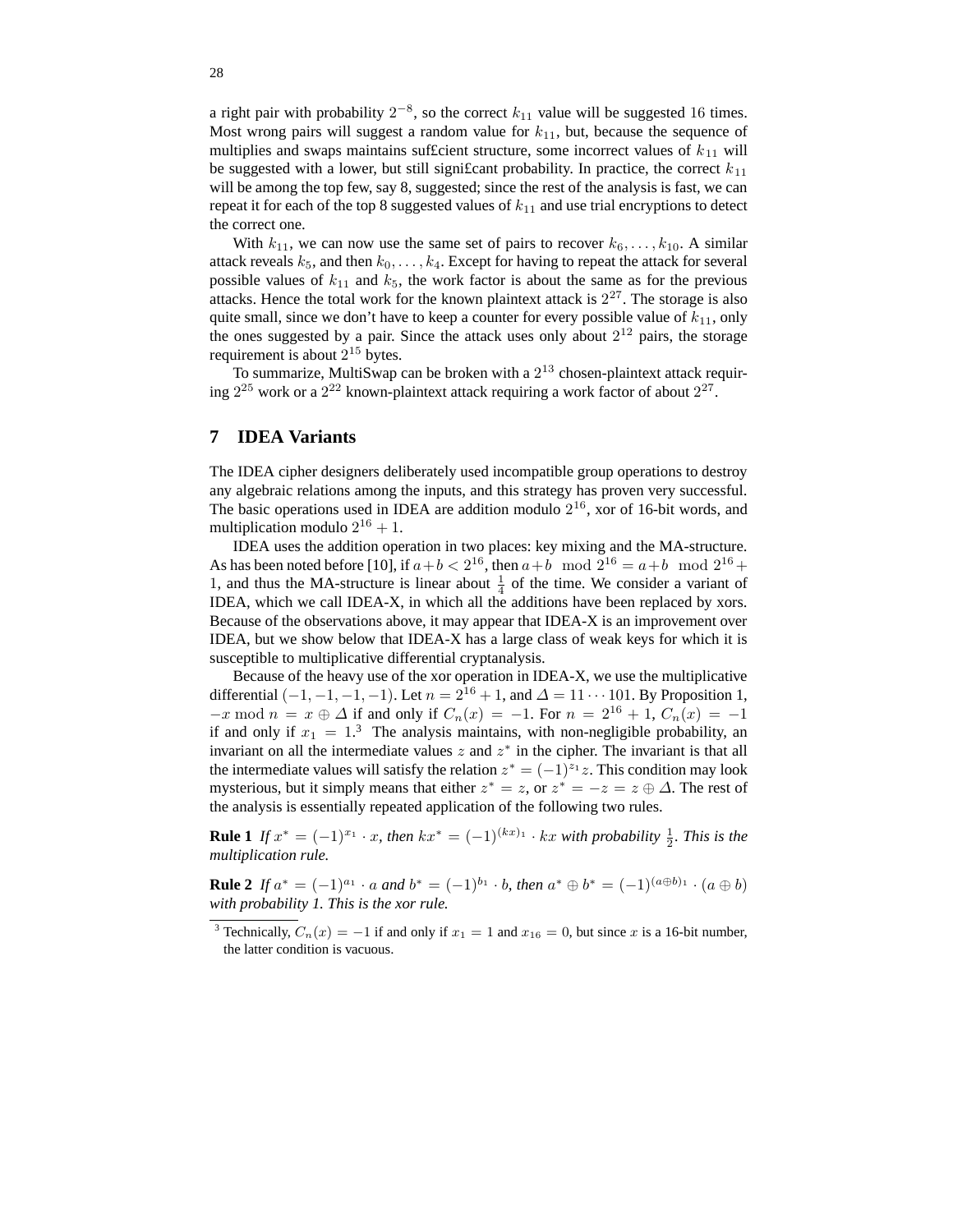

**Fig. 4.** The IDEA-X cipher. All the adds in IDEA have been changed to xors. The diagram is annotated with the path of the multiplicative differential  $(-1, -1, -1, -1)$ .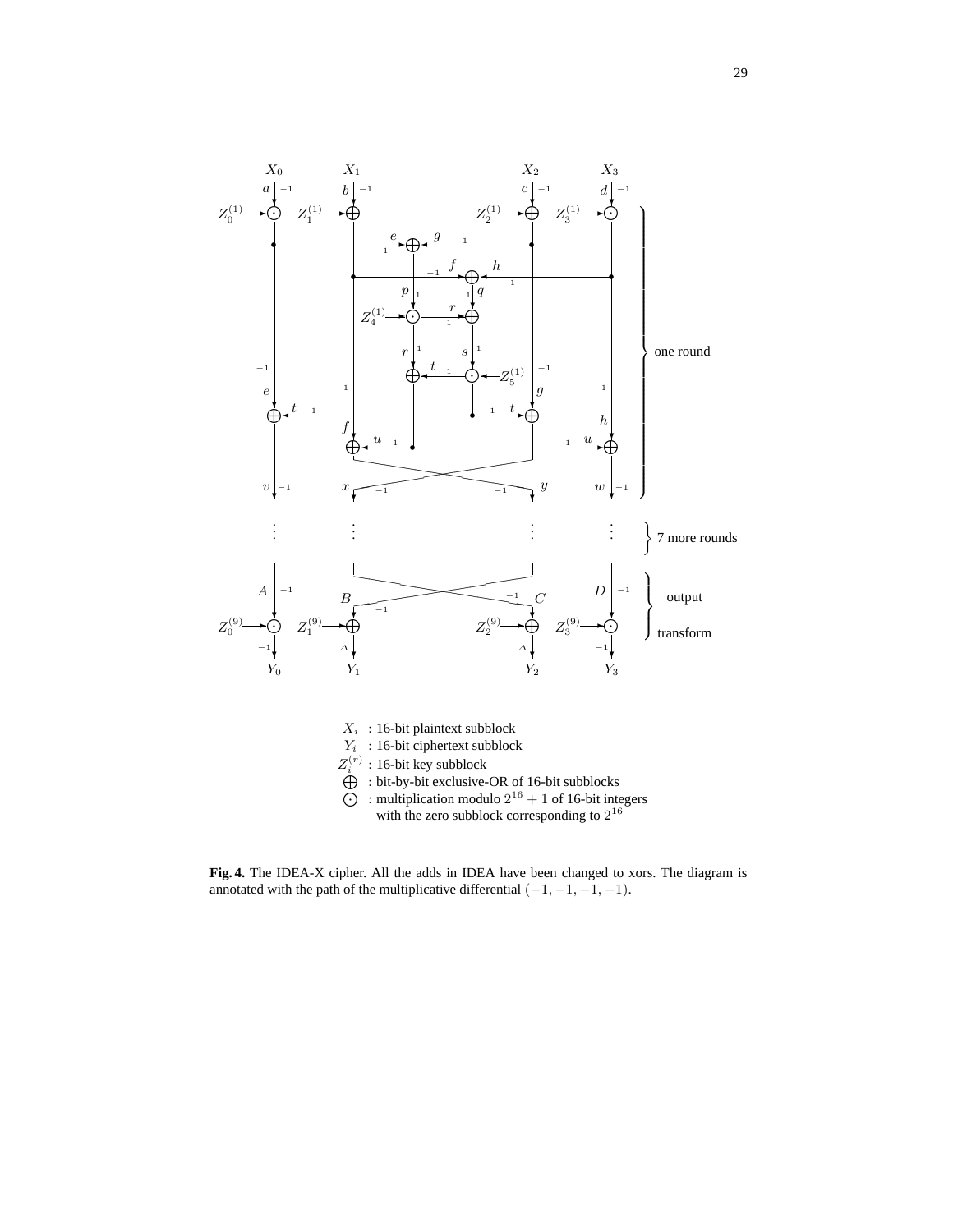

**Fig. 5.** The three cases of the xor rule. The edges are labeled with the multiplicative differentials, e.g.  $x^*/x$ . The probability in each case is 1. Recall that differential pairs always satisfy  $x^* =$  $(-1)^{x_1} \cdot x$ . So in case  $(iii)$ ,  $a_1 = b_1 = 1$ , and hence  $a^* = -a = a \oplus \Delta$  and  $b^* = -b = b \oplus \Delta$ . Thus  $c^* = -a \oplus -b = a \oplus \Delta \oplus b \oplus \Delta = a \oplus b = c$ . Furthermore,  $a_1 = b_1 = 1$ , so  $c_1 = 0$ . Hence  $c^* = (-1)^{c_1} \cdot c$ . The other cases are similar.

Both rules are easy to prove. Figure 5 explains the xor rule in more detail.

To demonstrate the use of these rules, consider one round of IDEA-X in which bit 1 of  $Z_2^{(1)}$  is 0. This is a weak key condition. We'll look only at the inputs  $X_0$  and  $X_2$ . Referring to Figure 4, consider two different executions of the round, one with inputs  $X_0 = a$  and  $X_2 = c$ , the other with inputs  $X_0 = -a$  and  $X_2 = -c$ . Suppose also that  $a_1 = c_1 = 1$ . By the xor rule,  $g_1 = 1$  and  $g^* = -g = (-1)^{g_1}g$  with probability 1. By the multiplication rule,  $e_1 = 1$  and  $e^* = -e = (-1)^{e_1}e$  with probability  $\frac{1}{2}$ . Combining these two results and applying the xor rule to  $e \oplus g$  shows that  $p^* = p$  whenever  $e_1 = 1$ .

If we also assume that bit 1 of  $Z_1^{(1)} = 0$  then more of the same sort of reasoning shows that the multiplicative differential

$$
(-1,-1,-1,-1) \longrightarrow (-1,-1,-1,-1)
$$

survives one round of IDEA-X with probability  $\frac{1}{16}$ . In order for this differential to work, the input  $(a, b, c, d)$  must satisfy  $a_1 = b_1 = c_1 = d_1 = 1$ . When the differential does successfully pass through the round, the output  $(v, w, x, y)$  satisfies  $v_1 = w_1 = x_1$  $y_1 = 1$ . Thus the differential can be iterated.

So we have found an iterative 1-round multiplicative differential that works for keys in which bit 1 of  $Z_1^{(i)}$  is 0 and bit 1 of  $Z_2^{(i)}$  is 0 in every round. This differential survives 8 rounds of IDEA-X with probability  $2^{-32}$ , and works against  $2^{-16}$  of the keys. The only thing left to consider is the output phase. This phase uses multiplications, which will not disturb the −1 differential, and xors. The differential will survive the xors even without weak key constraints on the subkeys used in the output phase. To see this, consider a differential that has passed 8 rounds; then we have a pair of intermediate texts  $(A, B, C, D)$  and  $(A^*, B^*, C^*, D^*)$  where  $(A^*, B^*, C^*, D^*) = (-A, -B, -C, -D)$ . Recall that the  $-1$  multiplicative differential is equivalent to the  $\Delta$  xor differential. Therefore,  $B^* = B \oplus \Delta$  and  $C^* = C \oplus \Delta$ . This differential survives the £nal xor of the output phase, giving a hybrid differential  $(Y_0^*, Y_1^*, Y_2^*, Y_3^*) = (-Y_0, Y_1 \oplus \Delta, Y_2 \oplus Y_3)$  $(\Delta, -Y_3)$  that survives the whole cipher with probability  $2^{-32}$  for  $2^{-16}$  of the keys.

Using this differential to recover keys is relatively straightforward. An attack using 2 <sup>38</sup> chosen plaintexts yields 32 right pairs with high probability. Each right pair  $(a, b, c, d)$  and  $(a^*, b^*, c^*, d^*)$  establishes the condition that bit 1 of  $Z_0^{(1)} \cdot a$  is 1. Just as in the MultiSwap attack, we can use this condition to £lter the possible values of  $Z_0^{(1)}$ ,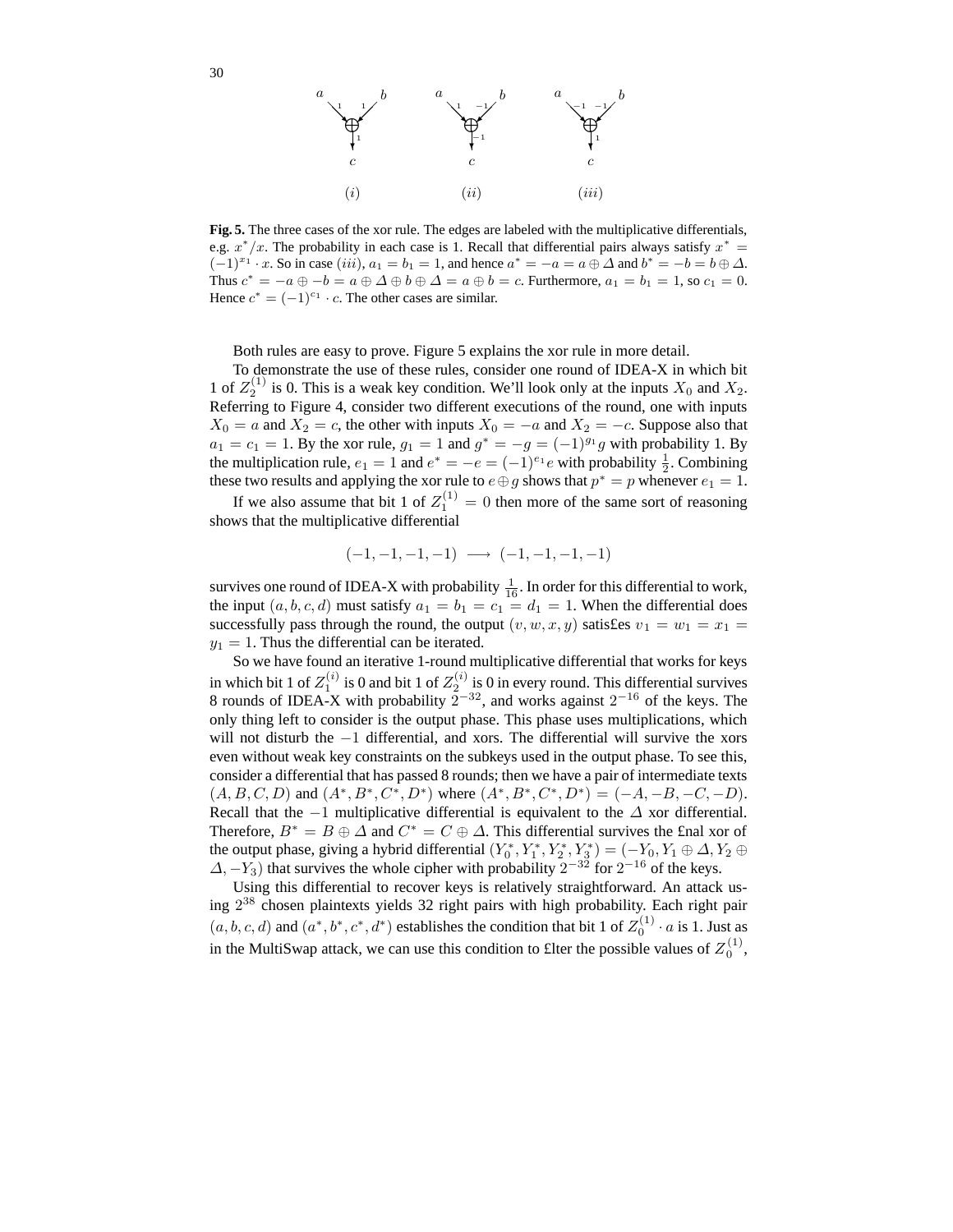|    | Round Modifications                                                      |
|----|--------------------------------------------------------------------------|
| A  | The additions in the MA-structure are changed to xors or multiplications |
| B. | The subkey $Z_2$ is mixed with input $X_2$ using xor or multiplication   |
|    | The subkey $Z_1$ is mixed with input $X_1$ using xor or multiplication   |
|    | The additions in the MA-structure are changed to xors or multiplications |

**Table 3.** A characterization of many IDEA variants which are susceptible to multiplicative differential cryptanalysis.

and given 32 right pairs only two values of  $Z_0^{(1)}$  will survive. Unfortunately, whenever  $Z_0^{(1)} \cdot a$  satisfes this constraint, so will  $-Z_0^{(1)} \cdot a$ , so this filter will leave us with two choices for  $Z_0^{(1)}$  which differ by a factor of  $-1$ . We can recover  $\pm Z_3^{(1)}$  in a similar manner. Each right pair also yields a constraint  $r_1 = 0$ . Observe that  $r = Z_4^{(1)} \cdot (e \oplus Z_2^{(1)} \oplus c)$ . After recovering  $\pm Z_0^{(1)}$ , we can compute  $\pm e$ . Thus we can compute the correct value of *e* or *e* ⊕ ∆. Hence we can use this condition to £lter possible values for  $(Z_2^{(1)}, Z_4^{(1)})$  and given 32 right pairs only two values will survive. If we guess the wrong value for  $Z_0^{(1)}$ , we will perform this £ltering with intermediate value  $e \oplus \Delta$ , and hence will compute  $Z_2^{(1)} \oplus \Delta$  instead of  $Z_2^{(1)}$ . As before, the £1ter can only determine  $Z_4^{(1)}$  up to a factor of  $\pm 1$ . We now guess the correct value of  $Z_4^{(1)}$  and recover  $Z_1^{(1)}$  and  $\pm Z_5^{(1)}$  in a manner similar to the recovery of  $Z_2^{(1)}$  and  $\pm Z_4^{(1)}$ . We then guess the correct value of  $Z_5^{(1)}$ , and recover  $\pm Z_0^{(2)}$  the same way we recovered  $Z_0^{(1)}$ . We £nish by making guesses for  $\pm Z_0^{(1)}$ ,  $\pm Z_3^{(1)}$ , and  $\pm Z_0^{(2)}$  and using trial encryptions to recover  $Z_1^{(2)}$  and verify our guesses.

Recovering  $Z_1^{(1)}$  and  $Z_5^{(1)}$ , dominates the analysis time, requiring  $2 \cdot 2^{32} \cdot 32 \approx 2^{38}$ trials. Each trial involves one round of IDEA-X, so the work required is equivalent to about  $2^{35}$  IDEA-X encryptions. A generous estimate of the rest of the work easily gives a work factor of  $2^{36}$  IDEA-X encryptions.

Many other variants of IDEA are also vulnerable to multiplicative differential attacks. Table 3 characterizes a large class of weak IDEA variants by showing the minimum changes necessary to IDEA to render it vulnerable. These IDEA variants have three different round functions,  $A$ ,  $B$ , and  $C$ . The output function,  $D$ , is exactly as in the original IDEA cipher. The cipher can be any number of rounds, and can begin with A, B, or C, but must cycle through the rounds in the order  $A, B, C$ . The round functions are almost identical to the IDEA round functions, except that some of the additions have been changed to xors or multiplications. Each of the speci£ed additions may be replaced with either an xor or a multiply, independent of the other additions. The other additions in the cipher may also be replaced, but this isn't necessary.

This class of weak IDEA variants generalizes our results on IDEA-X: it is only necessary to remove half the additions from the cipher to render it vulnerable to multiplicative differential attacks. From this we conclude that multiplicative differentials can be applicable even to some ciphers with three incompatible group operations.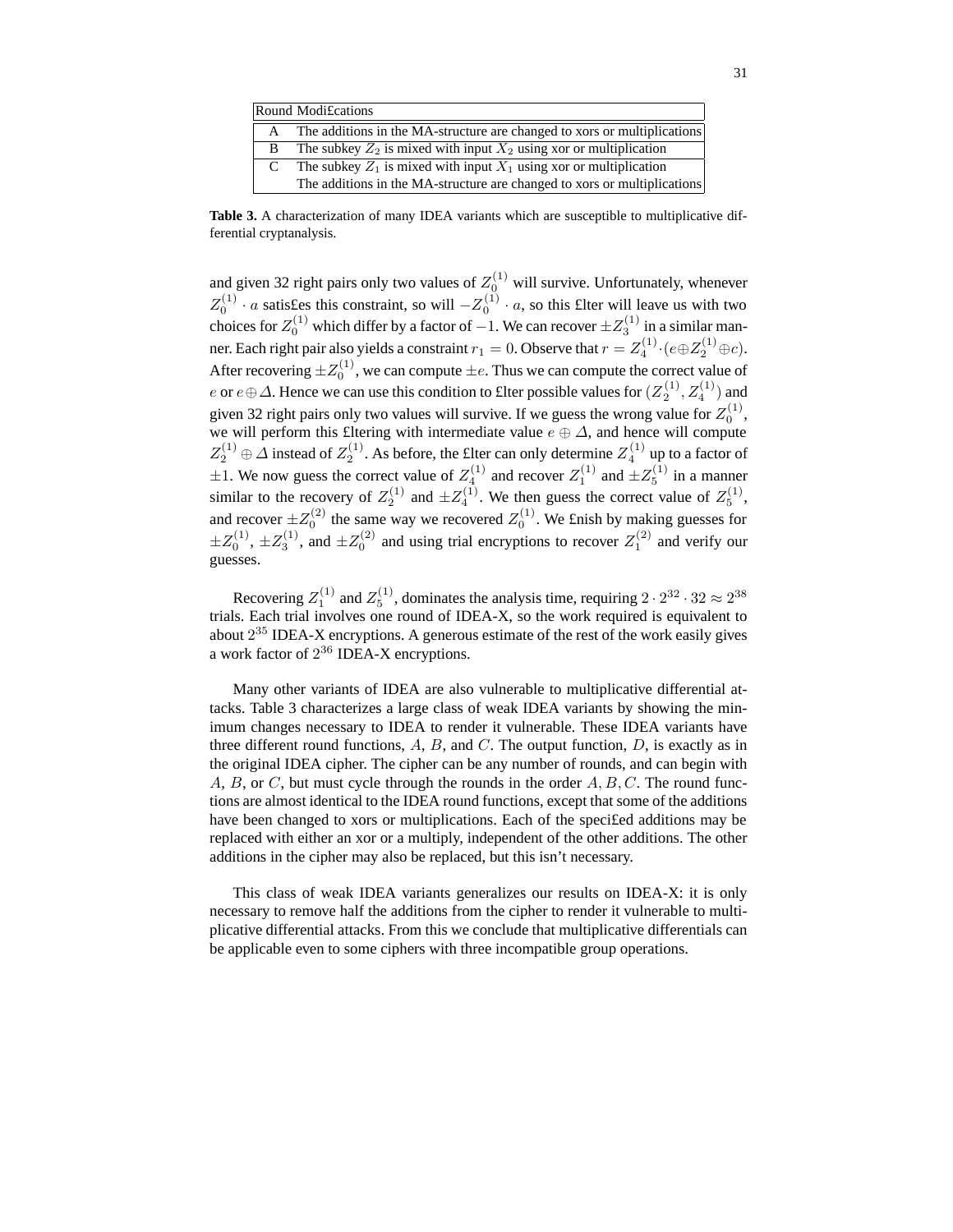| Cipher                  | Rounds Probability Pairs |                           |                | Right pairs         |               |  |  |
|-------------------------|--------------------------|---------------------------|----------------|---------------------|---------------|--|--|
|                         |                          |                           |                | [Expected] [Actual] |               |  |  |
| Nimbus                  | 5                        | $2^{-5}$ 10 <sup>6</sup>  |                | 31250               | 31245         |  |  |
| xmx (standard version)  | 8                        |                           | $1 \quad 10^5$ | $10^{5}$            | $10^{5}$      |  |  |
| xmx (challenge version) | 4                        | $2^{-16}$ 10 <sup>6</sup> |                | 15.3                | 562           |  |  |
| <b>IDEA-X</b>           | 4                        | $2^{-16}$ 10 <sup>8</sup> |                | 1525.9              | 1537          |  |  |
| MultiSwap               | all                      | $2^{-8}$ 10 <sup>8</sup>  |                |                     | 390625 390532 |  |  |

Table 4. Experimental veri£cation of differential probabilities. We use reduced-rounds variants of the xmx challenge cipher and IDEA-X to make the measurement feasible.

### **8 Experimental Veri£cation**

We performed several experiments to verify our claims. We £rst tested the differential probabilities derived in this paper; Table 4 summarizes the results. With the exception of the xmx challenge cipher, all the measurements agree with the theory.

The experiments show that the differential  $-1$  survives 4 rounds of xmx with much higher probability than expected. Part of this discrepancy can be explained by observing that a randomly chosen weak key may allow many  $-1 \leftrightarrow \Delta$  correspondences, for different choices of  $\Delta$ , increasing the probability of the  $-1$  differential. We did further experiments to verify that this was indeed the source of the discrepancy, and were able to predict the experimentally observed probability for a given key to within a factor of 4 (for 4 rounds). We leave it as an open question to explain the remaining error. Since the differential actually survives four rounds with probability about  $2^{-11}$ , we estimate that the xmx challenge cipher can be distinguished using only  $2^{23}$  chosen plaintexts.

We next veri£ed the claim, made in Section 5, that approximately  $2^{-8}$  keys for the xmx challenge cipher are weak. Recall that a key s is weak if  $s \wedge \neg \Delta^n = s^{-1} \wedge \neg \Delta^n = s$ 0. These comprise 4 bit constraints on s and 4 bit constraints on  $s^{-1}$ . It is not clear that this will be satis£ed by  $2^{-8}$  keys, so we tested  $10^6$  randomly generated keys, from which we expected to £nd 3906 weak keys. The actual number of weak keys was 3886, con£rming our analysis.

Next we implemented the chosen-plaintext key recovery attack on IDEA-X. In order to make the data requirements feasible, we only attacked 4 rounds of IDEA-X, and only ran 10 trials. The IDEA-X experiments required an average of 124 right pairs to recover the key, about 4 times as many right pairs as we predicted in Section 7. Observing the attack in action reveals that frequently a small number of right pairs—around 30 or 40—are suf£cient to eliminate all but 2 or 3 candidates for a particular subkey. A more ef£cient attack would simply try each candidate, an approach we did not implement.

We implemented the known-plaintext attack on MultiSwap, but since this attack involves repeating the same attack on the two halves of the cipher, we only attacked the latter half. The attack worked as described in Section 6; however, on some trials there were too few right pairs to perform the analysis. Nonetheless, 70 out of 100 runs using  $2^{22}$  known plaintexts were able to successfully recover the key. Increasing the number of plaintexts to 5000000 increased the success rate to 99%. Recall that the attack required guessing the correct value of  $k_{11}$  from a list sorted by likelihood. The average position of the correct  $k_{11}$  in this list was 2.